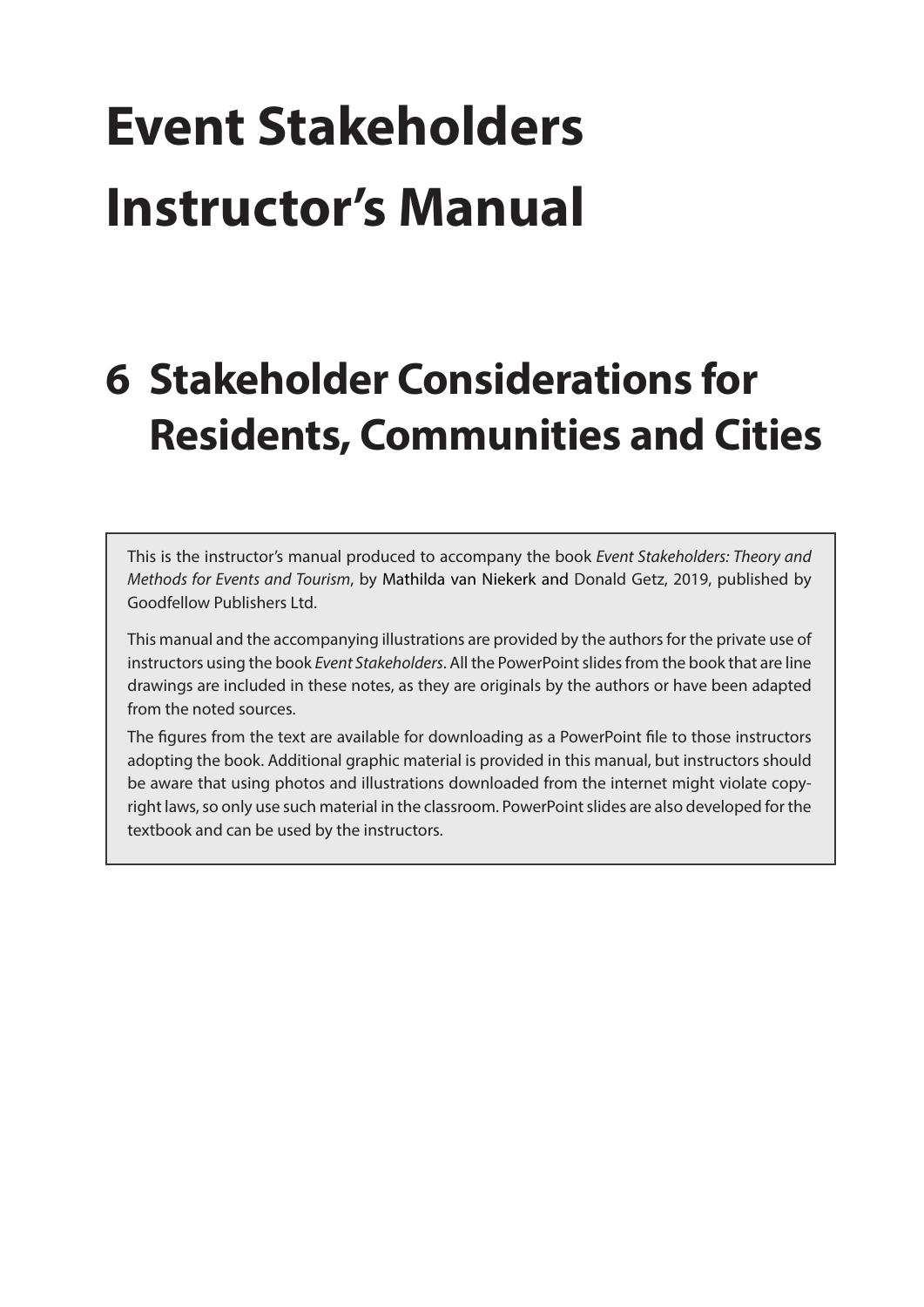### **Lecture 11**

#### **6.1 Introduction**

Most events are held in cities, where venues are concentrated and resident concerns are always going to be a top priority. There are other good reasons for focussing attention on 'eventful cities', especially when it comes to the complexity of stakeholder relationships and networks. The concepts of place identity, place attachment and place making are pertinent.

#### **6.2 Key terms defined**

The short definitions given for place identity and attachment do not do justice to these topics. *Event Tourism* (Getz, 2013) considers the roles of events in fostering identity and attachment, while 'place making' is a major subject in *Eventful Cities* (Richards and Palmer, 2010). Here is an excerpt from *The People, Place, and Space Reader* edited by J.J. Gieseking & W. Mangold, with C.Katz, S. Low, & S. Saegert ([peopleplacespace.org/toc/section-3/](https://peopleplacespace.org/toc/section-3/))

*"Place identity is a core concept in the field of environmental psychology which proposes that identities form in relation to environments. The term was introduced by environmental and social psychologists Harold M. Proshansky, Abbe K. Fabian, and Robert Kaminoff, who argue that place identity is a sub-structure of a person's self-identity, and consists of knowledge and feelings developed through everyday experiences of physical spaces. A sense of place identity derives from the multiple ways in which place functions to provide a sense of belonging, construct meaning, foster attachments, and mediate change. The place identity of a person can inform their experiences, behaviors, and attitudes about other places. Place identity is a versatile concept upon which many psychological theories of human–environment relations are built. In a related vein, social psychologist Irwin Altman and anthropologist Setha Low's (1992) concept of place attachment defines the ways in which people connect to various places, and the effects of such bonds in identity development, place-making, perception, and practice. Both of these concepts help us to understand where and why people feel at home, as well as why displacement—forced or voluntary—can be so traumatic for individuals and groups".*

The model below is from Getz, 2013 (p. 155 in *Event Tourism*) and displays a continuum from completely place-dependent events (hallmark events are here, by definition) to completely footloose (usually events that are won through competitive bidding). Although any event could be moved, it cannot be the 'hallmark' of a place or venue without building legitimacy and institutional status over a long period of time. A 'world party' is an event that is designed primarily for tourists or image building and quite possibly lacks cultural authenticity. One strategy employed by DMOs around the world is to build small events into Iconic and Hallmark events, and another is to attract (perhaps through bidding) mobile events that can either be lured to stay or can spin off permanent events that will be 'owned' by the destination. 'Ownership' in the context of this model is more about place identity (i.e., the community or important stakeholders feel it is theirs) than about legal status.

There are clear implications for stakeholders, networking, power relationships and portfolios of events. For example, as a discussion point, compare the stakeholder types and roles for hallmark events (identify one locally) with a sport or business event won through bidding.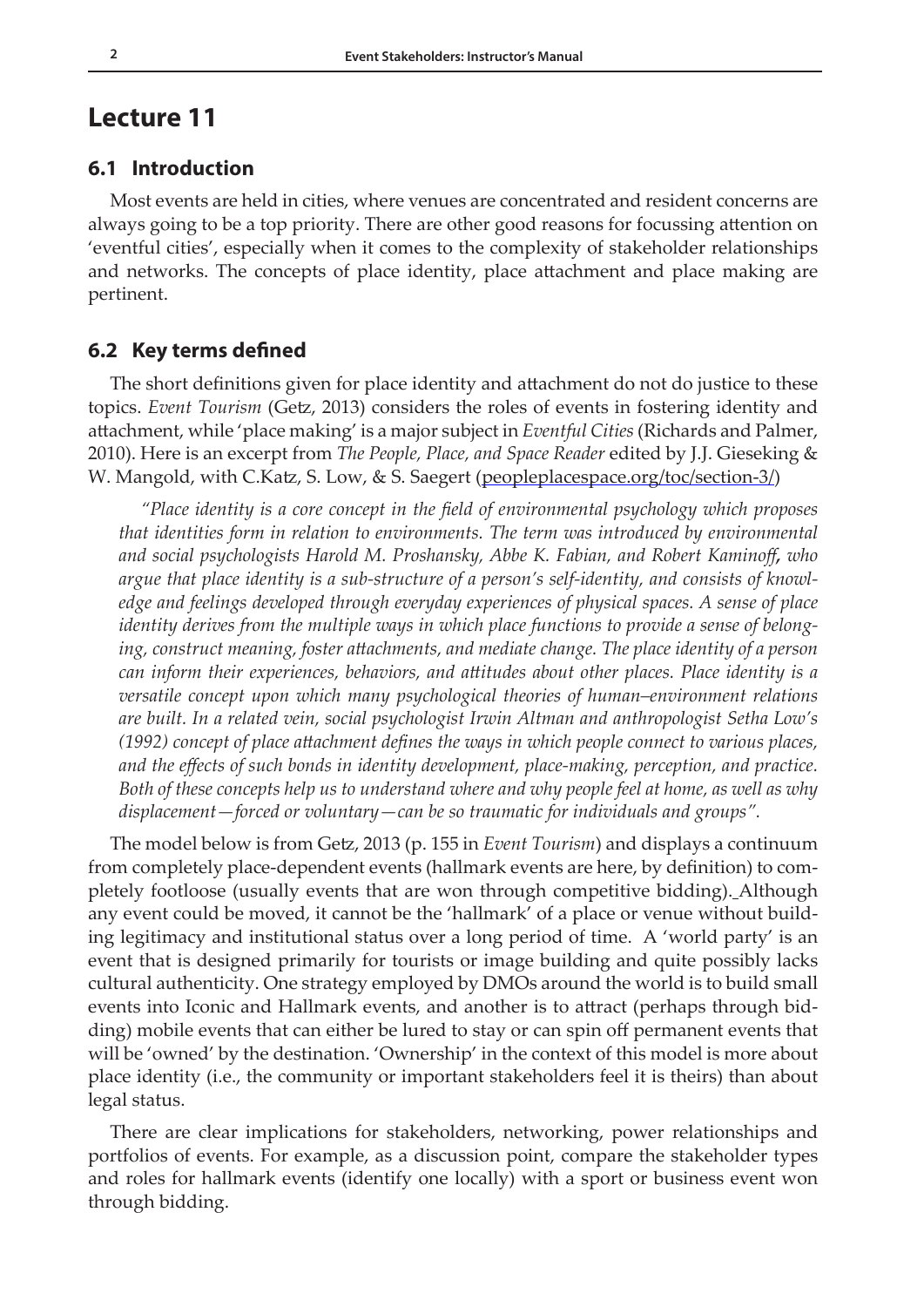# **A CONTINUUM OF PLACE DEPENDENCE and ATTACHMENT FOR PLANNED EVENTS**



#### **6.2.1 Place making**

Richards and Palmer (2010, pp. 418-19) argue for place making, rather than place marketing, in the context of their treatise on 'Eventful Cities'. They explained that creating a sense of place can be facilitated through events by stressing distinctiveness of the environment, promoting festivity, developing event spaces and a festival community and creating new rhythms of everyday life. This gives a unique identity to places and encourages residents to feel attachment to their communities.

#### **6.3 Case Study: Cappadox 2018, Turkey**

*Written by Bekir Bora Dedeoğlu – Nevsehir HBV University Turkey* 



#### **6.3.1 Discuss this key lesson in the words of the authors:**

- Co-ordination of stakeholders is identified as an issue How does this event do it? What are the alternatives?
- Resident dissatisfaction was also identified: How should residents be brought into impact assessment, evaluation and decision-making?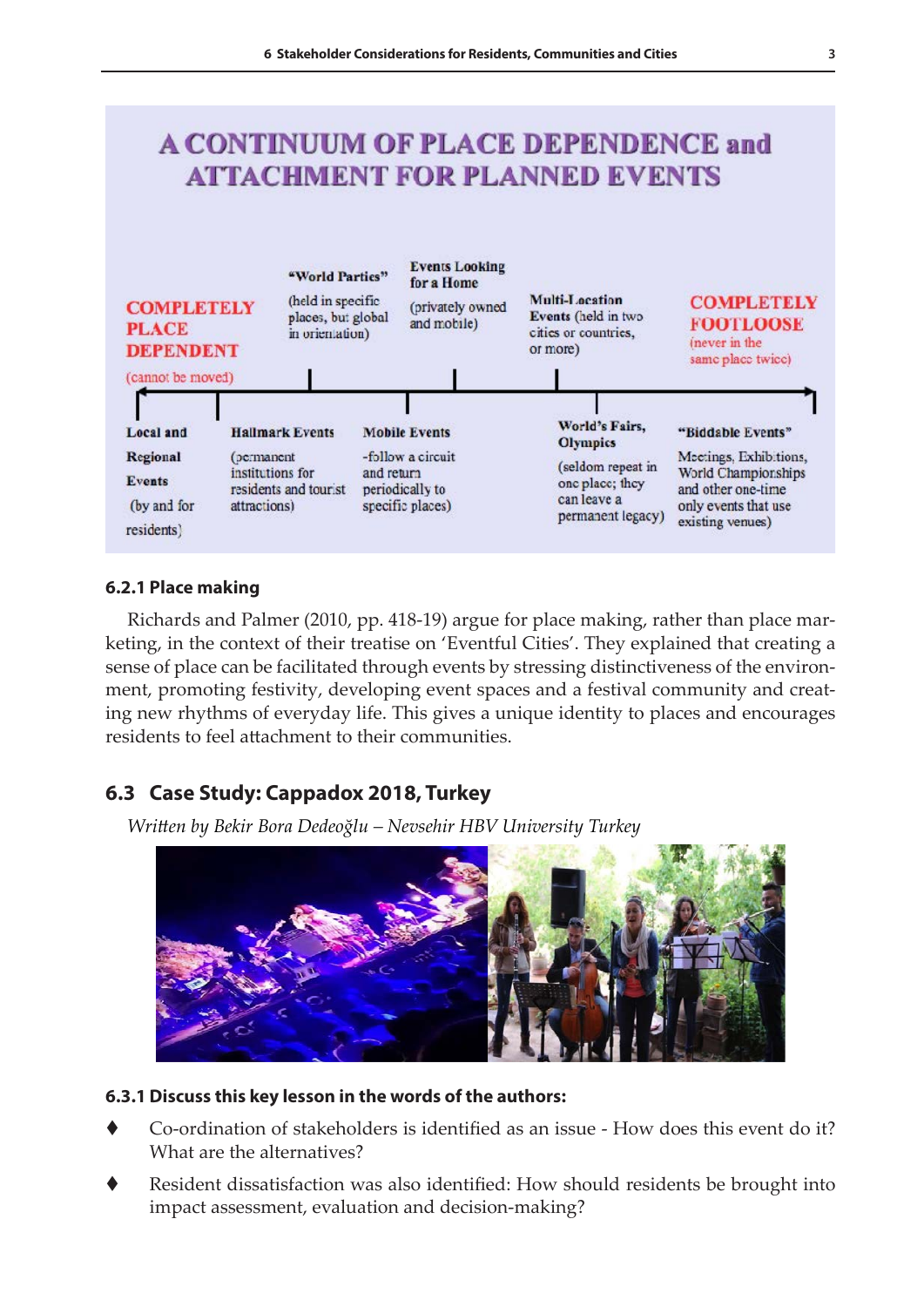## **Lecture 12**

#### **6.4 Residents (the host community)**

Figure 6.1 is a starting point, plus another version is shown here. In the circles model, residents are placed at the top of stakeholder groups concerned with event value and impacts. Residents generally take a holistic view that encompasses all the other stakeholders, in other words residents (or segments of the population) have interest in sports, arts, culture, leisure, social issues, business development and jobs, the environment and tourism. On the other hand, there is the NIMBY (not in my backyard) syndrome to consider, as the people most affected by an event or development (and it might be a matter of perception) are most likely to raise concerns or object. A sustainable event policy finds benefits for all, and does so by collaborations that identify and pursue common goals. Some of those benefits are shown in the inner circle, such as 'safe, healthy, harmonious communities'. Who could object to that?



**Figure 6.1:** Residents and their needs. Source: Adapted from Getz 2016

#### **6.5 Cities/destinations**

In this section the authors argue that a tourist destination can be viewed not merely as a spatial or jurisdictional concept, but also (or instead) as a nested hierarchy of networks defined by critical stakeholder relationships (Figure 6.2). The role of events in these networks is often central to destination attractiveness and competitiveness. At the base of the structure in the diagram are 'attraction and service consortia', an example of which is the development and marketing of event portfolios together with essential event venues.